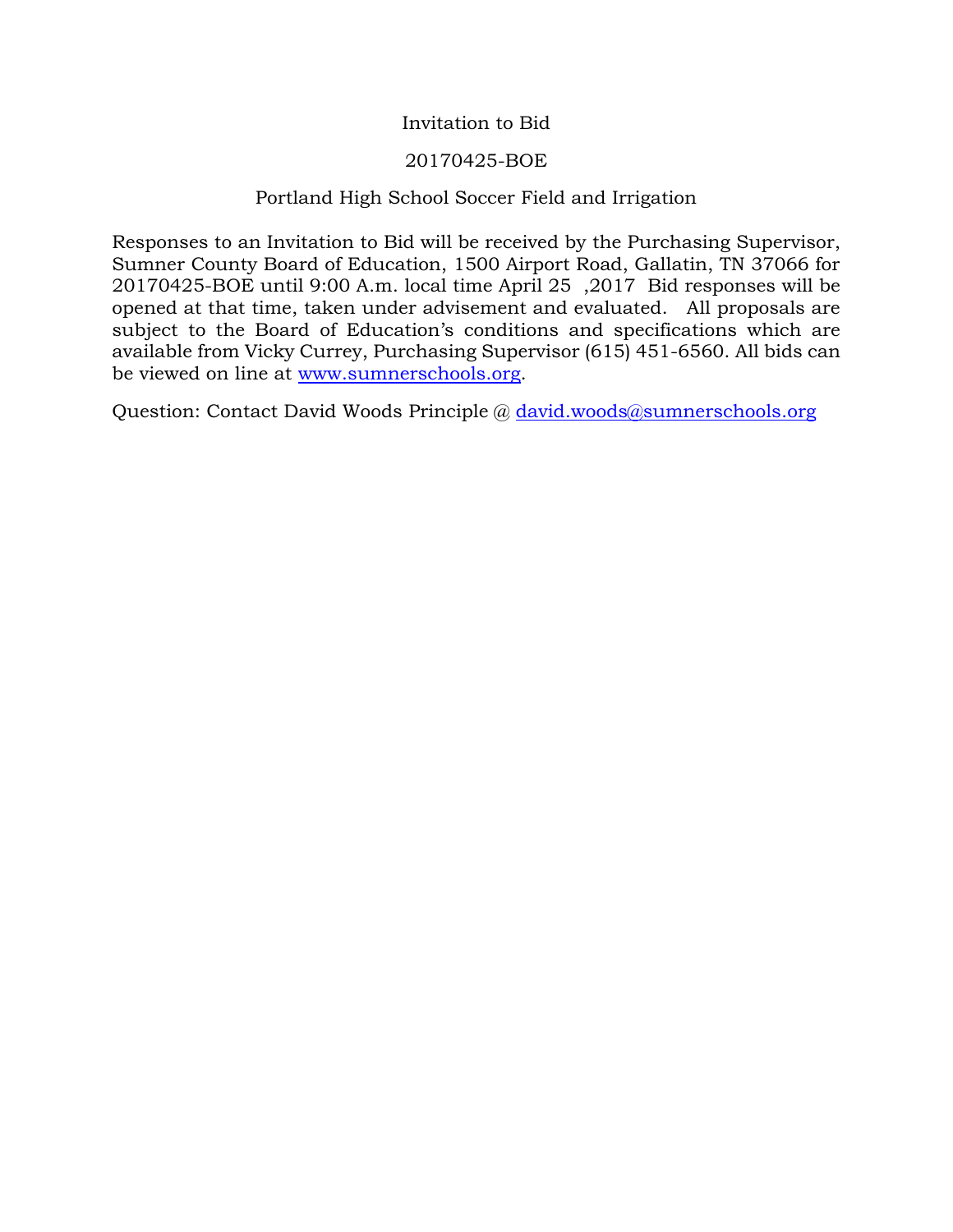#### **NOTICE TO RESPONDENTS**

Responses to an Invitation to Bid will be received by the Purchasing Supervisor in the SUPPORT SERVICE FACILITY CONFERENCE ROOM, Sumner County Board of Education, 1500 Airport Road Gallatin, TN 37066. They will be received until **9:00 A.M. Local Time April 25, 2017 20170425--BOE Portland High School Soccer Field and Irrigation** at which time the responses will be opened, taken under advisement and evaluated. *BIDS WILL BE POSTED ON www.sumnerschools.org*

#### **GENERAL REQUIREMENTS AND CONDITIONS**

-------------------------------------------------------------------------------------------------------------------------------

- 1. The Sumner County Board of Education reserves the right to accept or reject any and/or all responses in whole or in part, and to waive informalities therein.
- 2. Any responses received after the scheduled closing time for the receipt for responses will not be considered.
- 3. If a mistake is discovered after the responses are received, only the Sumner County Board of Education may allow the respondent to withdraw the entire response.
- 4. Partial payments will not be approved unless justification for such payment can be shown. Terms will be net 30 days.
- 5. Payment will not be made until the said 2,502 Sq. Ft. existing tile/concrete Bathroom Floors are inspected and approved as meeting all specifications by persons appointed by the Sumner County Board of Education.
- 6. Responses submitted must be in a sealed envelope and marked on the outside as follows:

#### **RESPONSE: 20170425-BOE Portland High School Field and Irrigation**

#### **DEADLINE: April 25, 2017 9:00 A.M. Local Time**

- 7. Facsimile responses will not be considered.
- 8. If a successful bidder violates any terms of their bid, the contract, school board policy or any law they may be disqualified from bidding for a period of two years for minor violations or longer for major violations. Bids from disqualified bidders will not be accepted during the period of disqualification.
- 9. Prices quoted on the response (if any) are to be considered firm and binding until the said **Portland High School Soccer Field and Irrigation** are in the possession of the Sumner County Board of Education.
- 10. No purchase or contract is authorized or valid until the issuance of a Board Purchase Order in accordance with Board Policy. No Board Employee is authorized to purchase equipment, supplies or services prior to the issuance of such a Purchase Order.
- 11. Any deviation from these stated terms, specifications and conditions must be coordinated with and approved in writing by the Purchasing Supervisor, Vicky Currey (615) 451-6560.
- 12. All bids that exceed \$25,000 must have the Company Name, License Number, Expiration .Date thereof and License Classification of Contractor listed on outside of sealed envelope. As required by State of Tennessee Code Annotated 62-6-119.
- 13. The awarded bidder will be required to post a performance and payment bond in the amount of 25% of the contract price if it exceeds \$100,000 as stated by State of Tennessee Code Annotated 12-4-201.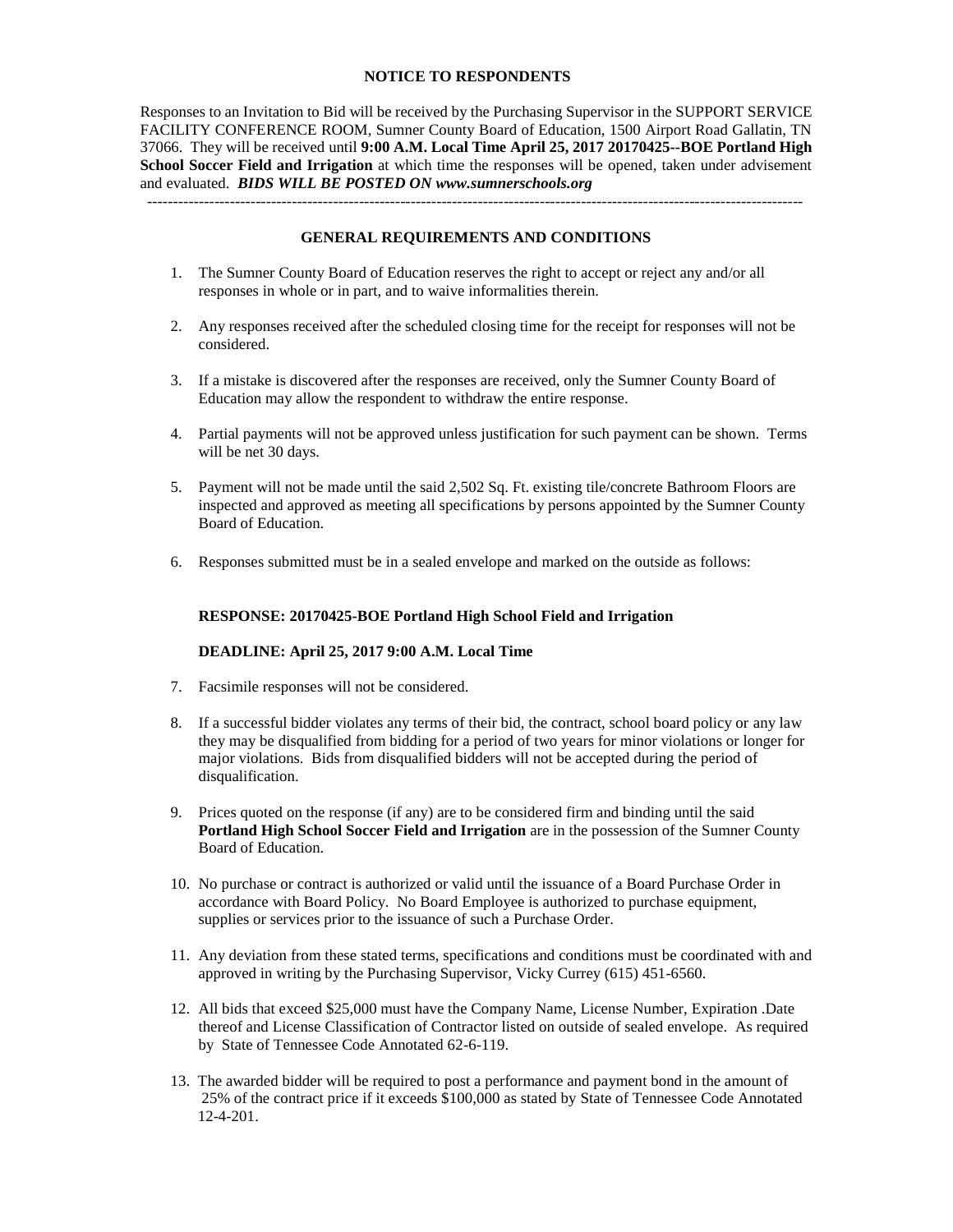# Portland High School Soccer Field and Irrigation Specifications Sheet

Contractor shall provide all of the equipment, materials and labor to complete the following construction activities as identified below.

# **Soccer Field (380x245 = 93,100 sf)**

- Remove existing turf off of soccer field and dispose of material on site. Roto-till field to a depth of 4-5" and prepare for laser grading. Laser grade field to  $+$   $\frac{1}{2}$ " of desired elevations creating positive surface drainage. Harley rake surface to assist in surface rock removal and prepare for sprigging. Apply pre-plant fertilizer and weed control prior to sprig installation. Install Bermuda 419 sprigs at a rate of 700 bushels per acre. Owner responsible for grow-in and maintenance of Soccer field after planting of sprigs. Sportsfield contractor to provide turf consultation during grow-in period.
- Install a fully automatic irrigation system with head to head coverage across Soccer field covering 93,100 sf. System to have Rainbird Falcon athletic field heads with 1" swing joints. Standard 12 zone Rainbird Controller.  $1 - 1$ " quick coupler valve with key, installation of 1.5 HP booster pump. Provide a 1 year warranty on all material and labor.

# **Sports Field Contractors Qualifications**

The sports field contractor will be required to provide and meet the following criteria:

- 1. Contractors sole business is to be the construction, renovation and maintenance of athletic fields.
- 2. Contractor must submit a list of ten (10) similar athletic field laser grading projects completed over the last three (3) years.
- 3. Contractor to provide a list of Laser Technology and other specialized Sports Field Equipment owned. Contractors that do not have an automatic hydraulically controlled laser grader will not meet the requirements of a Sports Field Contractor.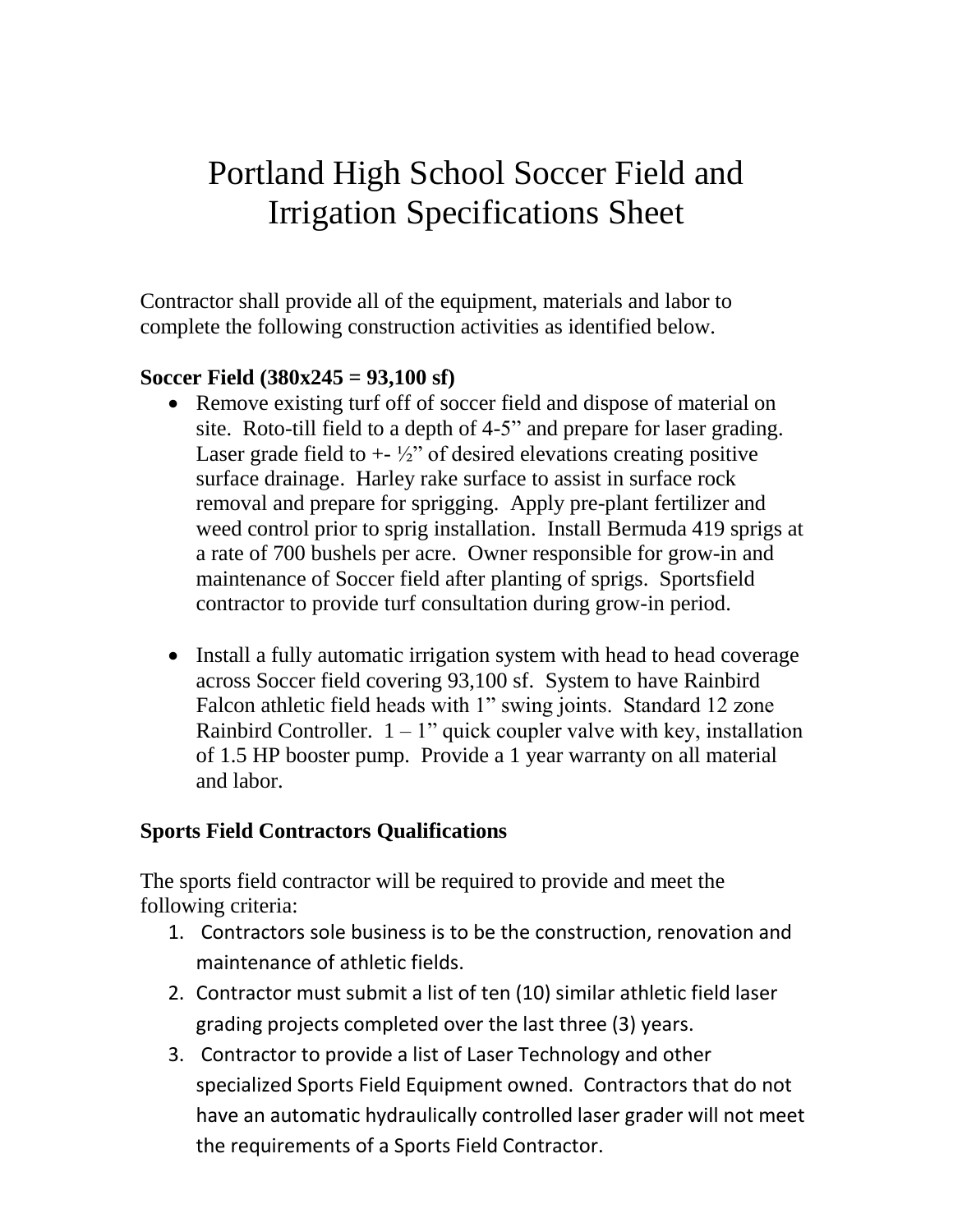4. Resume of installation supervisor who will be present on site during the field laser grading at Portland High School.

Sports Field Contractor must meet all of the above qualifications. Failure to complete and submit this attachment with proposal shall be grounds for rejection of bid.

# **Conditions and exclusions**

Grow-in, weed control, fertilization and maintenance to be done by owner Sprig grow-in will take approximately 10 weeks and athletic field contractor to provide turf consultation during that time.

Owner must provide area for dumping grass material on-site Additional rock removal may be necessary after renovation is complete Price includes engineering, drawings, permits or fees